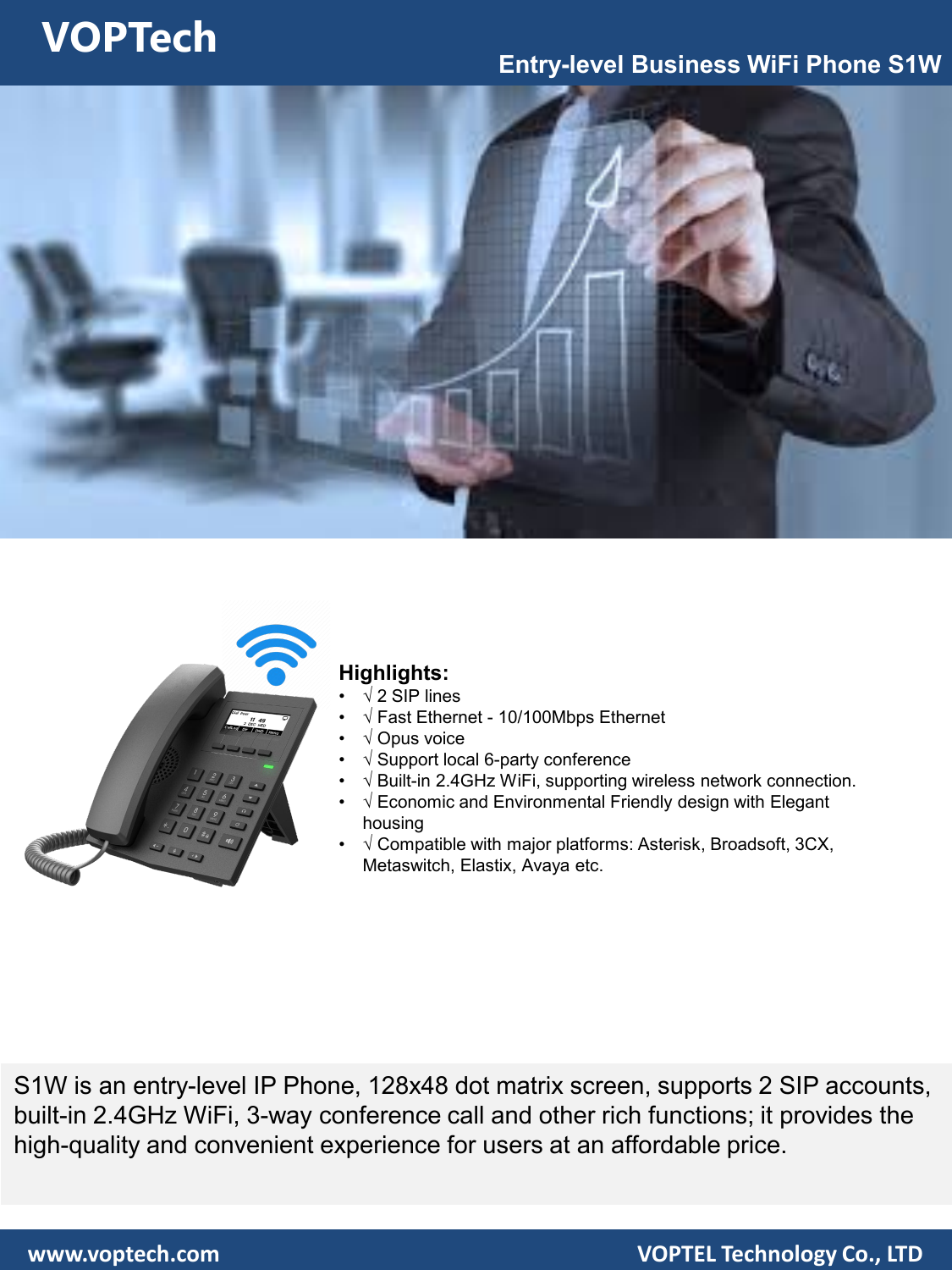# **VOPTech**

### **Entry-level Business WiFi Phone S1W**

#### **Generic**

- 2 SIP Line
- Dot-matrix Screen without backlight
- Handset(HS) / Hands-free(HF) / Headphone(HP) mode
- Desktop stand

#### **Call Features**

•Call out / answer / reject •Mute / Unmute (microphone) •Call Hold / Resume •Call Waiting •Intercom •Caller ID Display •Speed Dial •Anonymous Call (Hide Caller ID) •Call Forwarding (Always/Busy/No Answer) •Call Transfer(Attended/Unattended) •Call Parking / Pick-up (depending on server) •Redial/Auto-Redial •Do-Not-Disturb (per line / per phone) •Auto-Answering (per line) •Voice Message (on server) •Local 3-way Conference •Hot Line •Hot-Desking

#### **Phone Features**

•Phonebook (1000 entries) •Remote Phonebook (XML/LDAP) •Call log (600 entries, in/out/missed) •Black/White List Call Filtering •Voice Message Waiting Indication (VMWI) •Programmable Soft keys •Network Time Synchronization •Built-in 2.4GHz Wi-Fi (X1W Only) Network standard: IEEE 802.11b/g/n Transmission rate: Up to 150Mbps (dynamic) •Action URL / Active URI •Support Plantronics wireless headset (Through Plantronics APD-80 EHS Cable) •Support Recording (on Server) •uaCSTA

#### **Network Features**

•10/100Mbps Ethernet, dual bridged port for PC bypass •IP Configuration: Static / DHCP / PPPoE •IPv4, IPv6, IPv4&IPv6 •Network Access Control: 802.1x •VPN: L2TP (Basic Unencrypted) / OpenVPN •VLAN •QoS •LLDP •CDP •RTCP-XR (RFC3611), VQ-RTCPXR (RFC6035)

#### **Audio**

•Wideband ADC/DAC 16KHz Sampling •Narrowband Codec: G.711a/u, G.723.1, G.726, G.729A/B, iLBC •Wideband Codec: G.722, Opus •Full-duplex Acoustic Echo Canceller (AEC) •Voice Activity Detection (VAD) / Comfort Noise Generation (CNG) / Background Noise Estimation (BNE) / Noise Reduction (NR) •Packet Loss Concealment (PLC) •Dynamic Adaptive Jitter Buffer •DTMF: In-band, Out-of-Band – DTMF-Relay(RFC2833) / SIP INFO

#### **Maintenance & Management**

•Auto-Provisioning via FTP/TFTP/HTTP/HTTPS/DHCP OPT66/SIP PNP/TR-069 •Web Management Portal •Web-based Packet Dump •Supports Web upgrade •Supports factory reset data